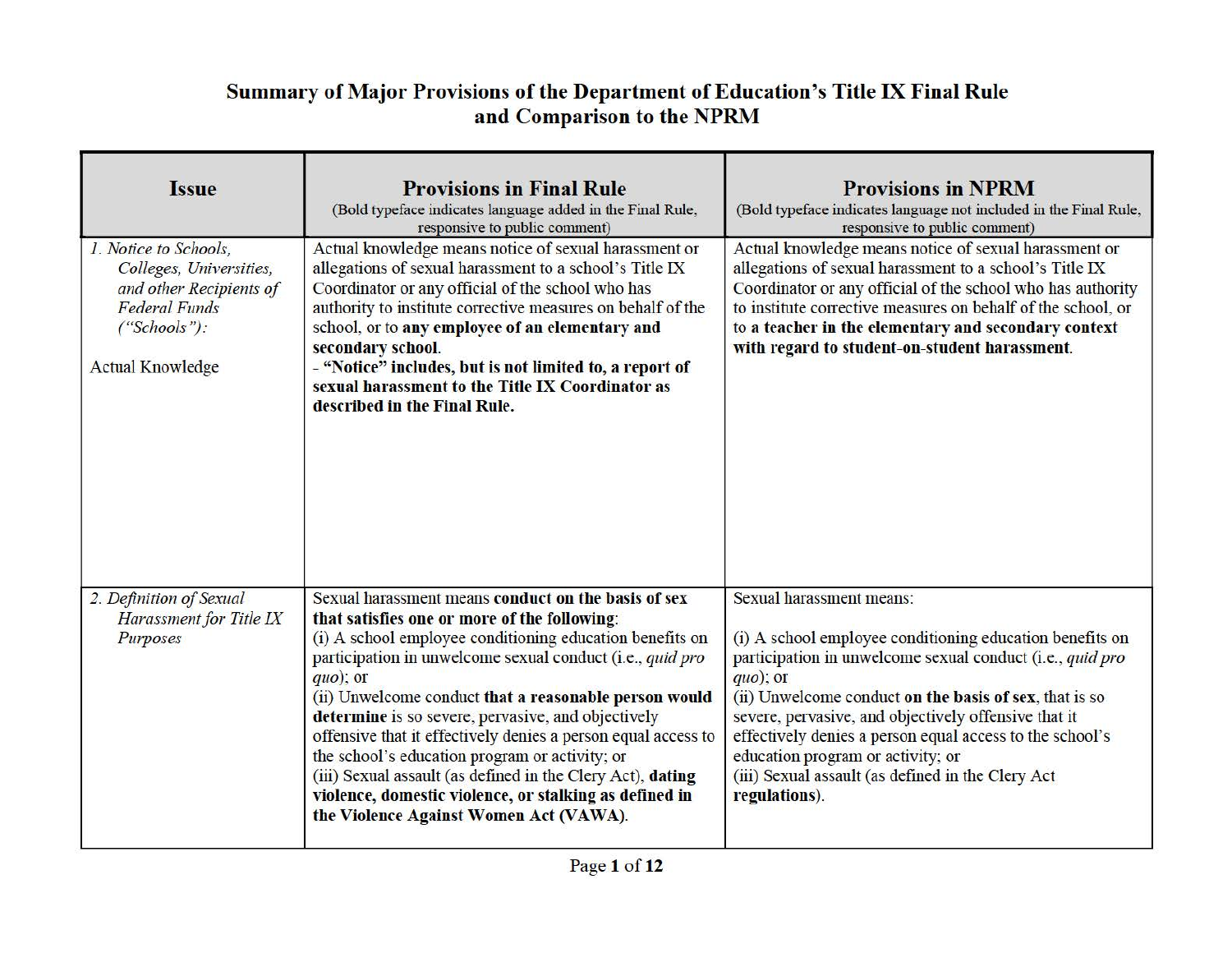| <b>Summary of Major Provisions of the Department of Education's Title IX Final Rule</b><br>and Comparison to the NPRM       |                                                                                                                                                                                                                                                                                                                                                                                                                                                                                                                                                                                                                                                                                                                                                                                                                                                                                                                                                                                                                                                                                                                                                                                                                                               |                                                                                                                                                                                                                                                                                                                                                                                  |
|-----------------------------------------------------------------------------------------------------------------------------|-----------------------------------------------------------------------------------------------------------------------------------------------------------------------------------------------------------------------------------------------------------------------------------------------------------------------------------------------------------------------------------------------------------------------------------------------------------------------------------------------------------------------------------------------------------------------------------------------------------------------------------------------------------------------------------------------------------------------------------------------------------------------------------------------------------------------------------------------------------------------------------------------------------------------------------------------------------------------------------------------------------------------------------------------------------------------------------------------------------------------------------------------------------------------------------------------------------------------------------------------|----------------------------------------------------------------------------------------------------------------------------------------------------------------------------------------------------------------------------------------------------------------------------------------------------------------------------------------------------------------------------------|
| 3. Sexual Harassment<br>Occurring in a School's<br>"Education Program or<br>Activity" and "in the<br><b>United States</b> " | Schools must respond when sexual harassment occurs in<br>the school's education program or activity, against a<br>person in the United States. Education program or<br>activity includes locations, events, or circumstances<br>over which the school exercised substantial control<br>over both the respondent and the context in which the<br>sexual harassment occurs, and also includes any<br>building owned or controlled by a student organization<br>that is officially recognized by a postsecondary<br>institution.                                                                                                                                                                                                                                                                                                                                                                                                                                                                                                                                                                                                                                                                                                                 | School must respond when sexual harassment occurs in the<br>school's education program or activity, against a person in<br>the United States.                                                                                                                                                                                                                                    |
| 4. Accessible Reporting to<br>Title IX Coordinator;<br><b>Adoption &amp; Publication</b><br>of Title IX Procedures          | The Final Rule expands a school's obligations to ensure<br>its educational community knows how to report to the<br>Title IX Coordinator by stating:<br>- Each school must designate and authorize at least one<br>employee to coordinate its efforts to comply with its Title<br>IX responsibilities, which employee must be referred to<br>as the "Title IX Coordinator."<br>- The school must notify applicants for admission and<br>employment, students, parents or legal guardians of<br>elementary and secondary school students, employees,<br>and all unions, of the name or title, office address,<br>electronic mail address, and telephone number of the<br>employee or employees designated as the Title IX<br>Coordinator.<br>- Any person may report sex discrimination, including<br>sexual harassment (whether or not the person<br>reporting is the person alleged to be the victim of<br>conduct that could constitute sex discrimination or<br>sexual harassment), in person, by mail, by telephone,<br>or by electronic mail, using the contact information<br>listed for the Title IX Coordinator, or by any other<br>means that results in the Title IX Coordinator<br>receiving the person's verbal or written report. | The NPRM stated:<br>- Each school must designate at least one employee to<br>coordinate its efforts to comply with its Title IX<br>responsibilities.<br>- The school must notify all its students and employees of<br>the name or title, office address, electronic mail address,<br>and telephone number of the employee or employees<br>designated pursuant to this paragraph. |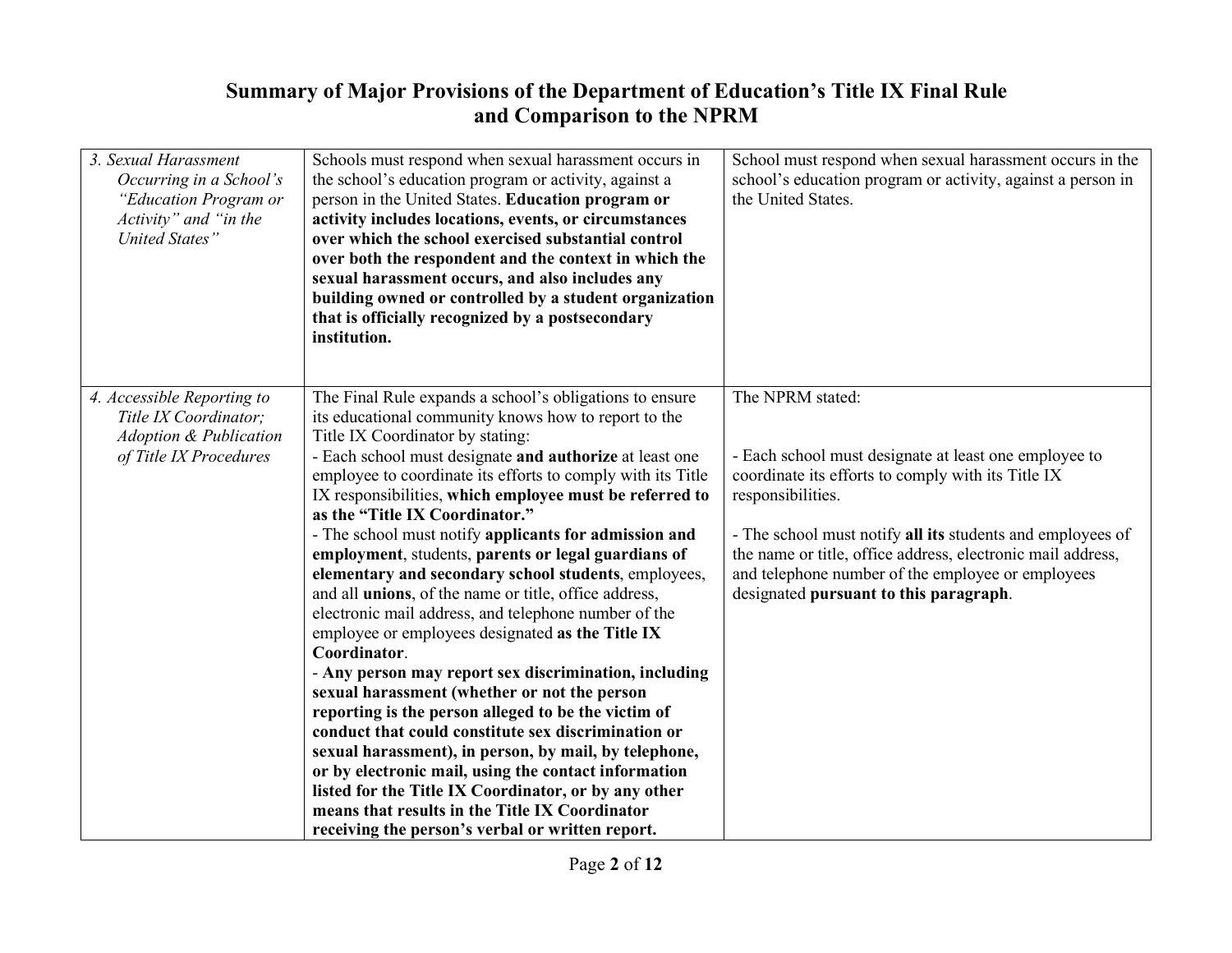## and Comparison to the NPRM

| <b>Summary of Major Provisions of the Department of Education's Title IX Final Rule</b><br>and Comparison to the NPRM |                                                                                                                                                                                                                                                                                                                                                                                                                                                                                                                                                                                                                                                                                                                                                                                                                                                                                                                                                                                                                                                                                                                                                                                                                                   |                                                                                                                                                                                                                                                                                                                                                                                                                                                                                                                                                                                                                                                                                                           |
|-----------------------------------------------------------------------------------------------------------------------|-----------------------------------------------------------------------------------------------------------------------------------------------------------------------------------------------------------------------------------------------------------------------------------------------------------------------------------------------------------------------------------------------------------------------------------------------------------------------------------------------------------------------------------------------------------------------------------------------------------------------------------------------------------------------------------------------------------------------------------------------------------------------------------------------------------------------------------------------------------------------------------------------------------------------------------------------------------------------------------------------------------------------------------------------------------------------------------------------------------------------------------------------------------------------------------------------------------------------------------|-----------------------------------------------------------------------------------------------------------------------------------------------------------------------------------------------------------------------------------------------------------------------------------------------------------------------------------------------------------------------------------------------------------------------------------------------------------------------------------------------------------------------------------------------------------------------------------------------------------------------------------------------------------------------------------------------------------|
|                                                                                                                       | - Such a report may be made at any time (including<br>during non-business hours) by using the telephone<br>number or electronic mail address, or by mail to the<br>office address, listed for the Title IX Coordinator.<br>- Schools must prominently display on their websites<br>the required contact information for the Title IX<br>Coordinator.                                                                                                                                                                                                                                                                                                                                                                                                                                                                                                                                                                                                                                                                                                                                                                                                                                                                              |                                                                                                                                                                                                                                                                                                                                                                                                                                                                                                                                                                                                                                                                                                           |
| 5. School's Mandatory<br><b>Response Obligations:</b><br>Deliberate Indifference<br>Standard                          | A school must respond promptly to Title IX sexual<br>harassment in a manner that is not deliberately indifferent,<br>which means in a way that is not clearly unreasonable in<br>light of the known circumstances.<br>A school's mandatory response must include:<br>- Offering supportive measures to the complainant<br>(i.e., the person alleged to be the victim).<br>- The Title IX Coordinator promptly contacting the<br>complainant to discuss the availability of supportive<br>measures, consider the complainant's wishes with<br>respect to supportive measures, inform the<br>complainant of the availability of supportive measures<br>with or without the filing of a formal complaint, and<br>explain to the complainant the process for filing a<br>formal complaint.<br>- Following a grievance process that complies with the<br>Final Rule before the imposition of any disciplinary<br>sanctions or other actions that are not supportive<br>measures, against a respondent.<br>- Must not restrict rights protected under the U.S.<br><b>Constitution, including the First Amendment, Fifth</b><br>Amendment, and Fourteenth Amendment, as a way of<br>responding in a non-deliberately indifferent manner. | A school must respond to Title IX sexual harassment in a<br>manner that is not deliberately indifferent, which means in<br>a way that is not clearly unreasonable in light of the known<br>circumstances.<br>The NPRM offered postsecondary institutions a "safe"<br>harbor" against a finding of deliberate indifference where,<br>in the absence of a formal complaint, a postsecondary<br>institution implemented supportive measures for the<br>complainant. This "safe harbor" has been removed in<br>the Final Rule. The Final Rule requires all schools to offer<br>supportive measures to every complainant, eliminating the<br>need to incentivize supportive measures through a safe<br>harbor. |
|                                                                                                                       | Page 3 of 12                                                                                                                                                                                                                                                                                                                                                                                                                                                                                                                                                                                                                                                                                                                                                                                                                                                                                                                                                                                                                                                                                                                                                                                                                      |                                                                                                                                                                                                                                                                                                                                                                                                                                                                                                                                                                                                                                                                                                           |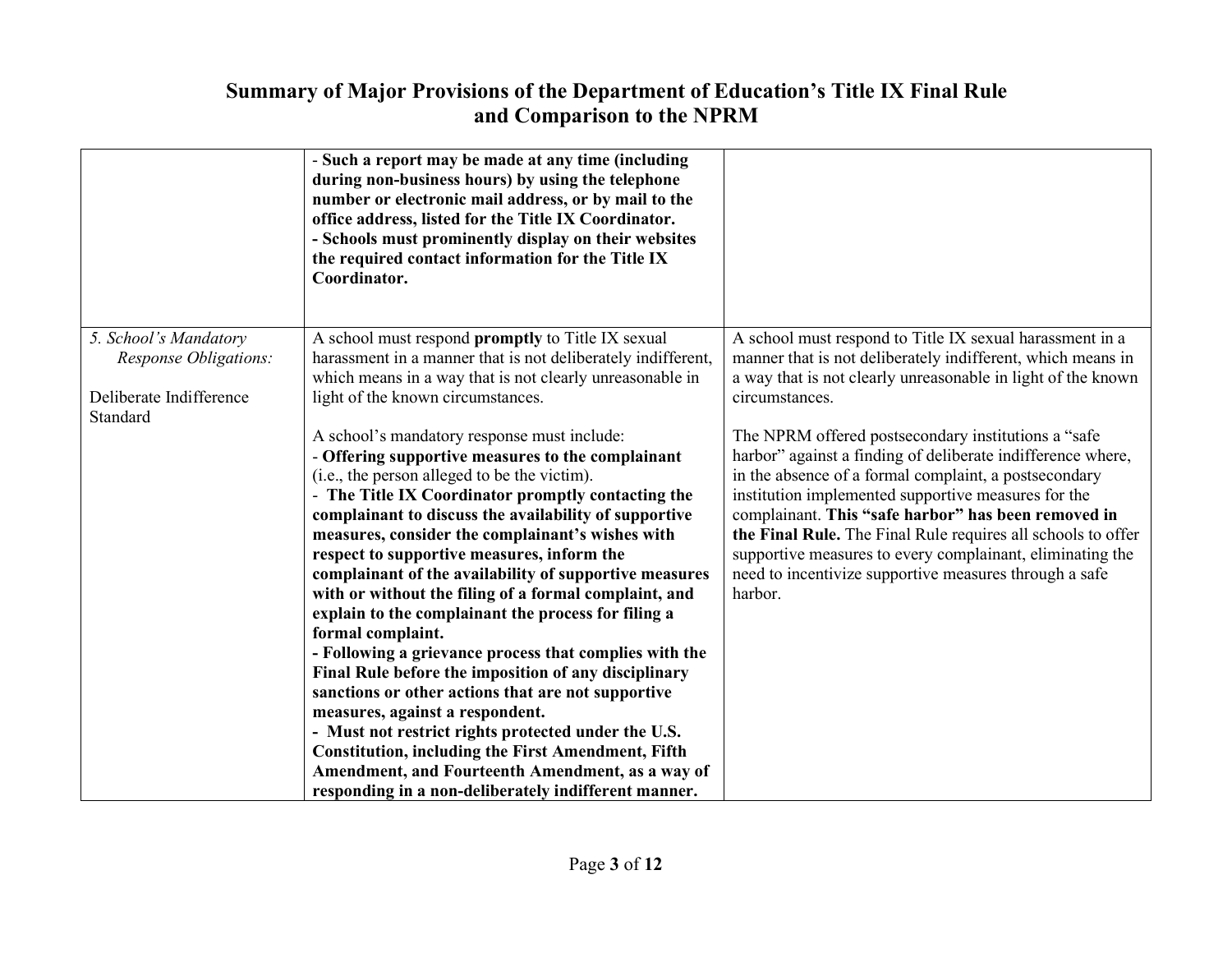| 6. School's Mandatory  | The Final Rule requires schools to investigate formal        | The NPRM required schools to investigate and adjudicate        |
|------------------------|--------------------------------------------------------------|----------------------------------------------------------------|
| Response Obligations:  | complaints of sexual harassment and does not offer           | formal complaints of sexual harassment consistent with         |
|                        | schools any safe harbors against the Department finding      | the grievance procedures described in $\S 106.45$ .            |
| Investigating a Formal | that a school responded deliberately indifferently or        |                                                                |
| Complaint              | otherwise in a manner that constitutes sex discrimination    | - The NPRM offered schools a "safe harbor" against a           |
|                        | or violates Title IX or Title IX regulations. In response to | finding of deliberate indifference (or other finding that the  |
|                        | a formal complaint, a recipient must follow a grievance      | school committed sex discrimination) if schools followed       |
|                        | process that complies with the Final Rule. With or           | procedures consistent with $\S$ 106.45 in response to a formal |
|                        | without a formal complaint, a recipient must comply          | complaint. This "safe harbor" has been removed in the          |
|                        | with all the mandatory response obligations described in     | <b>Final Rule.</b>                                             |
|                        | Issue #5 above.                                              |                                                                |
|                        |                                                              | - The NPRM required a school's Title IX Coordinator to         |
|                        |                                                              | file a formal complaint any time the school had notice of      |
|                        |                                                              | multiple reports of sexual harassment against a particular     |
|                        |                                                              | respondent (and then offered a "safe harbor" for following     |
|                        |                                                              | procedures consistent with $\S$ 106.45). This mandate for      |
|                        |                                                              | the Title IX Coordinator to file a formal complaint, and       |
|                        |                                                              | corresponding "safe harbor," have been removed in the          |
|                        |                                                              | <b>Final Rule.</b>                                             |
|                        |                                                              |                                                                |
|                        |                                                              |                                                                |
|                        |                                                              |                                                                |
|                        |                                                              |                                                                |
|                        |                                                              |                                                                |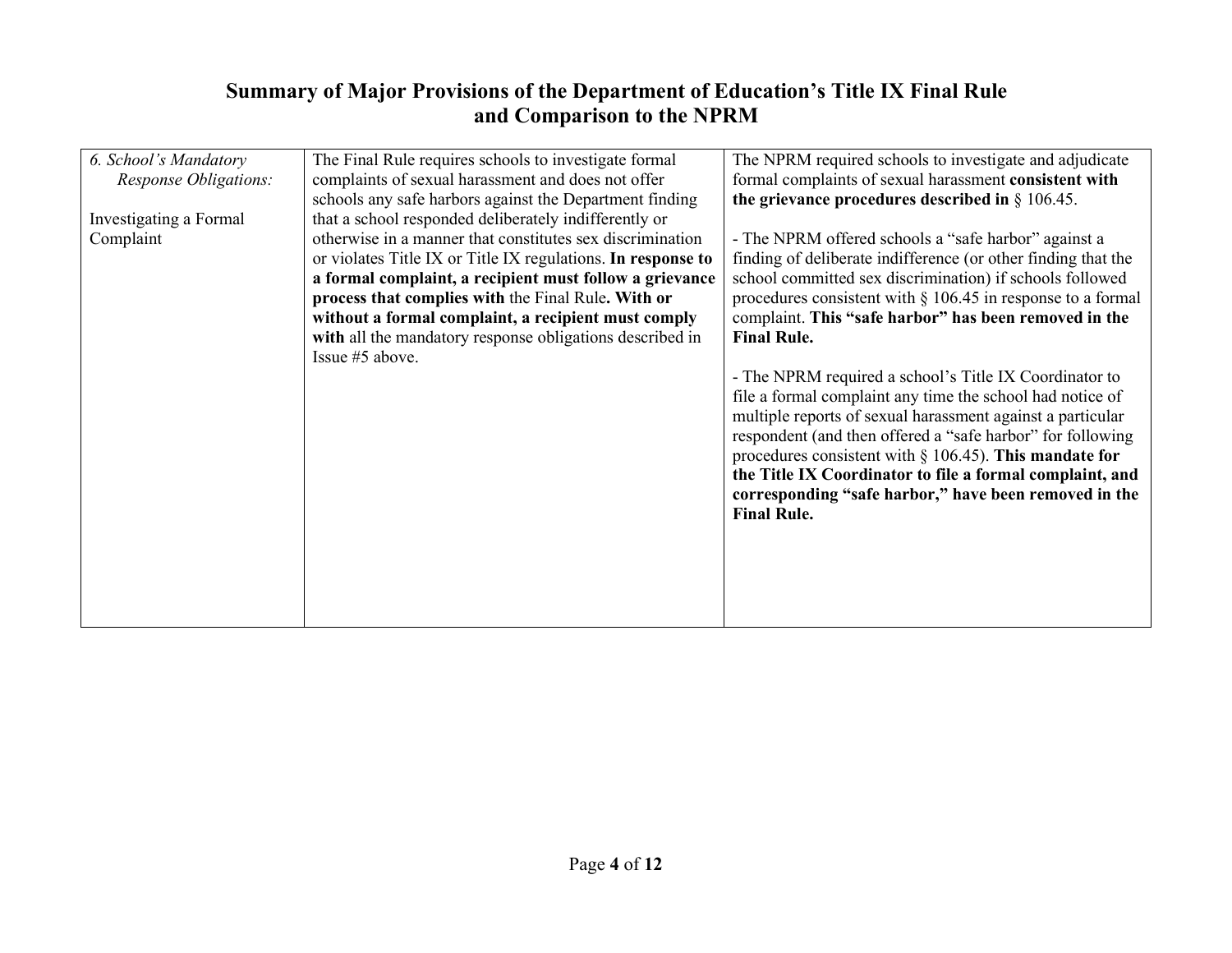| 7. School's Mandatory<br>Response Obligations: | When responding to sexual harassment (e.g., by offering<br>supportive measures to a complainant, refraining from | The NPRM defined complainant, respondent, formal<br>complaint, and supportive measures as follows:      |
|------------------------------------------------|------------------------------------------------------------------------------------------------------------------|---------------------------------------------------------------------------------------------------------|
|                                                | disciplining a respondent without following a Title IX                                                           |                                                                                                         |
| Defining "Complainant,"                        | grievance process, or investigating formal complaints of                                                         |                                                                                                         |
| "Respondent,"                                  | sexual harassment), the Final Rule clarifies the definitions                                                     |                                                                                                         |
| "Formal Complaint" and                         | of complainant, respondent, and formal complaint so that                                                         |                                                                                                         |
| "Supportive Measures"                          | schools, students, and employees clearly understand how a                                                        |                                                                                                         |
|                                                | school must respond to sexual harassment incidents in a                                                          |                                                                                                         |
|                                                | way that supports the alleged victim and treats both parties<br>fairly.                                          |                                                                                                         |
|                                                |                                                                                                                  |                                                                                                         |
| "Complainant"                                  | The Final Rule defines "complainant" as an individual                                                            | The NPRM defined "complainant" as an individual who                                                     |
|                                                | who is alleged to be the victim of conduct that could                                                            | has reported being the victim of conduct that could                                                     |
|                                                | constitute sexual harassment.                                                                                    | constitute sexual harassment, or on whose behalf the Title                                              |
|                                                | - The Final Rule expressly recognizes the legal rights of                                                        | IX Coordinator has filed a formal complaint. For                                                        |
|                                                | parents and guardians to act on behalf of parties<br>(including by filing formal complaints) in Title IX         | purposes of this definition, the person to whom the<br>individual has reported must be the Title IX     |
|                                                | matters.                                                                                                         | Coordinator or another person to whom notice of                                                         |
|                                                |                                                                                                                  | sexual harassment results in the school's actual                                                        |
|                                                |                                                                                                                  | knowledge.                                                                                              |
|                                                |                                                                                                                  |                                                                                                         |
| "Respondent"                                   | The Final Rule defines "respondent" as an individual who                                                         | The NPRM defined "respondent" as an individual who has                                                  |
|                                                | has been reported to be the perpetrator of conduct that                                                          | been reported to be the perpetrator of conduct that could                                               |
|                                                | could constitute sexual harassment.                                                                              | constitute sexual harassment.                                                                           |
|                                                |                                                                                                                  |                                                                                                         |
| "Formal Complaint"                             | The Final Rule defines "formal complaint" as a document                                                          | The NPRM defined "formal complaint" as a document                                                       |
|                                                | filed by a complainant or signed by the Title IX                                                                 | signed by a complainant or by the Title IX Coordinator                                                  |
|                                                | Coordinator alleging sexual harassment against a                                                                 | alleging sexual harassment against a respondent about                                                   |
|                                                | respondent and requesting that the school investigate<br>the allegation of sexual harassment.                    | conduct within its education program or activity and<br>requesting initiation of the school's grievance |
|                                                |                                                                                                                  |                                                                                                         |
|                                                | - At the time of filing a formal complaint, a<br>complainant must be participating in or attempting to           | procedures consistent with § 106.45.                                                                    |
|                                                | participate in the education program or activity of the                                                          | The Final Rule expands the definition of the kind of                                                    |
|                                                | school with which the formal complaint is filed.                                                                 | document that may constitute a formal complaint, and                                                    |
|                                                |                                                                                                                  | expands the ways in which a formal complaint may be                                                     |
|                                                |                                                                                                                  |                                                                                                         |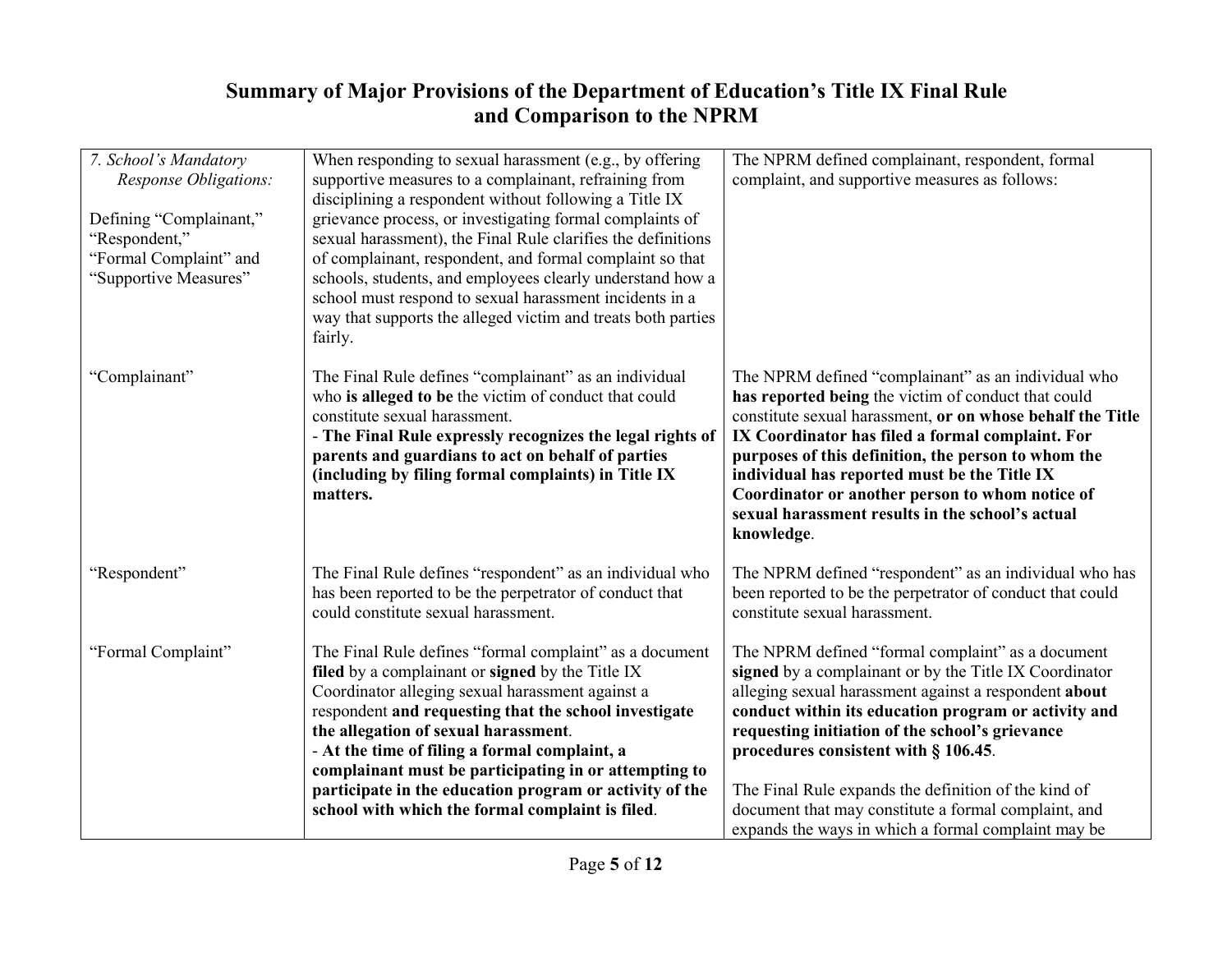| <b>Summary of Major Provisions of the Department of Education's Title IX Final Rule</b><br>and Comparison to the NPRM |                                                                                                                                                                                                                                                                                                                                                                                                                                                                                                                                                                                                                                                                                                                                                                                                                                                                                                                                     |                                                                                                                                                                                                                                                                                                                                                                                                                                                                                                                                                                                                                                                                                                                                                                                                                                                                                                           |
|-----------------------------------------------------------------------------------------------------------------------|-------------------------------------------------------------------------------------------------------------------------------------------------------------------------------------------------------------------------------------------------------------------------------------------------------------------------------------------------------------------------------------------------------------------------------------------------------------------------------------------------------------------------------------------------------------------------------------------------------------------------------------------------------------------------------------------------------------------------------------------------------------------------------------------------------------------------------------------------------------------------------------------------------------------------------------|-----------------------------------------------------------------------------------------------------------------------------------------------------------------------------------------------------------------------------------------------------------------------------------------------------------------------------------------------------------------------------------------------------------------------------------------------------------------------------------------------------------------------------------------------------------------------------------------------------------------------------------------------------------------------------------------------------------------------------------------------------------------------------------------------------------------------------------------------------------------------------------------------------------|
|                                                                                                                       | - A formal complaint may be filed with the Title IX<br>Coordinator in person, by mail, or by electronic mail,<br>by using the contact information required to be listed<br>for the Title IX Coordinator under the Final Rule, and<br>by any additional method the school designates.<br>- The phrase "document filed by a complainant"<br>means a document or electronic submission (such as by<br>electronic mail or through an online portal provided<br>for this purpose by the school) that contains the<br>complainant's physical or digital signature, or<br>otherwise indicates that the complainant is the person<br>filing the formal complaint.<br>- Where the Title IX Coordinator signs a formal<br>complaint, the Title IX Coordinator is not a<br>complainant or otherwise a party during a grievance<br>process, and must comply with requirements for all<br>Title IX personnel to be free from conflicts and bias. | filed, so that the school and complainant clearly understand<br>when a complainant desires the school to investigate sexual<br>harassment allegations, and complainants (including<br>parents and guardians, as applicable) have accessible<br>options for filing a formal complaint.                                                                                                                                                                                                                                                                                                                                                                                                                                                                                                                                                                                                                     |
| "Supportive Measures"                                                                                                 | The Final Rule retains the NPRM's definition of<br>"supportive measures" but clarifies that the purpose of<br>supportive measures is equal access to education.<br>- The Final Rule clarifies that a school must treat a person<br>as a complainant any time the school has notice that the<br>person is alleged to be the victim of conduct that could<br>constitute sexual harassment (regardless of whether the<br>person themselves reported, or a third party reported the<br>sexual harassment), and irrespective of whether the<br>complainant ever chooses to file a formal complaint.<br>- There is no time limit or statute of limitations on a<br>complainant's decision to file a formal complaint.<br>- When a Title IX Coordinator signs a formal complaint,<br>such action is not taken on behalf of a complainant, and<br>the Title IX Coordinator does not become a party.                                         | The NPRM defined "supportive measures" to mean:<br>- Non-disciplinary, non-punitive individualized services<br>offered as appropriate, as reasonably available, without fee<br>or charge, to the complainant or respondent, before or after<br>the filing of a formal complaint or where no formal<br>complaint has been filed.<br>- Such measures are designed to restore or preserve access<br>to the recipient's education program or activity, without<br>unreasonably burdening the other party; protect the safety<br>of all parties and the recipient's educational environment;<br>and deter sexual harassment.<br>- Supportive measures may include counseling, course-<br>related adjustments, modifications of work or class<br>schedules, campus escort services, increased security and<br>monitoring of certain areas of campus, and mutual<br>restrictions on contact between the parties. |
|                                                                                                                       | Page 6 of 12                                                                                                                                                                                                                                                                                                                                                                                                                                                                                                                                                                                                                                                                                                                                                                                                                                                                                                                        |                                                                                                                                                                                                                                                                                                                                                                                                                                                                                                                                                                                                                                                                                                                                                                                                                                                                                                           |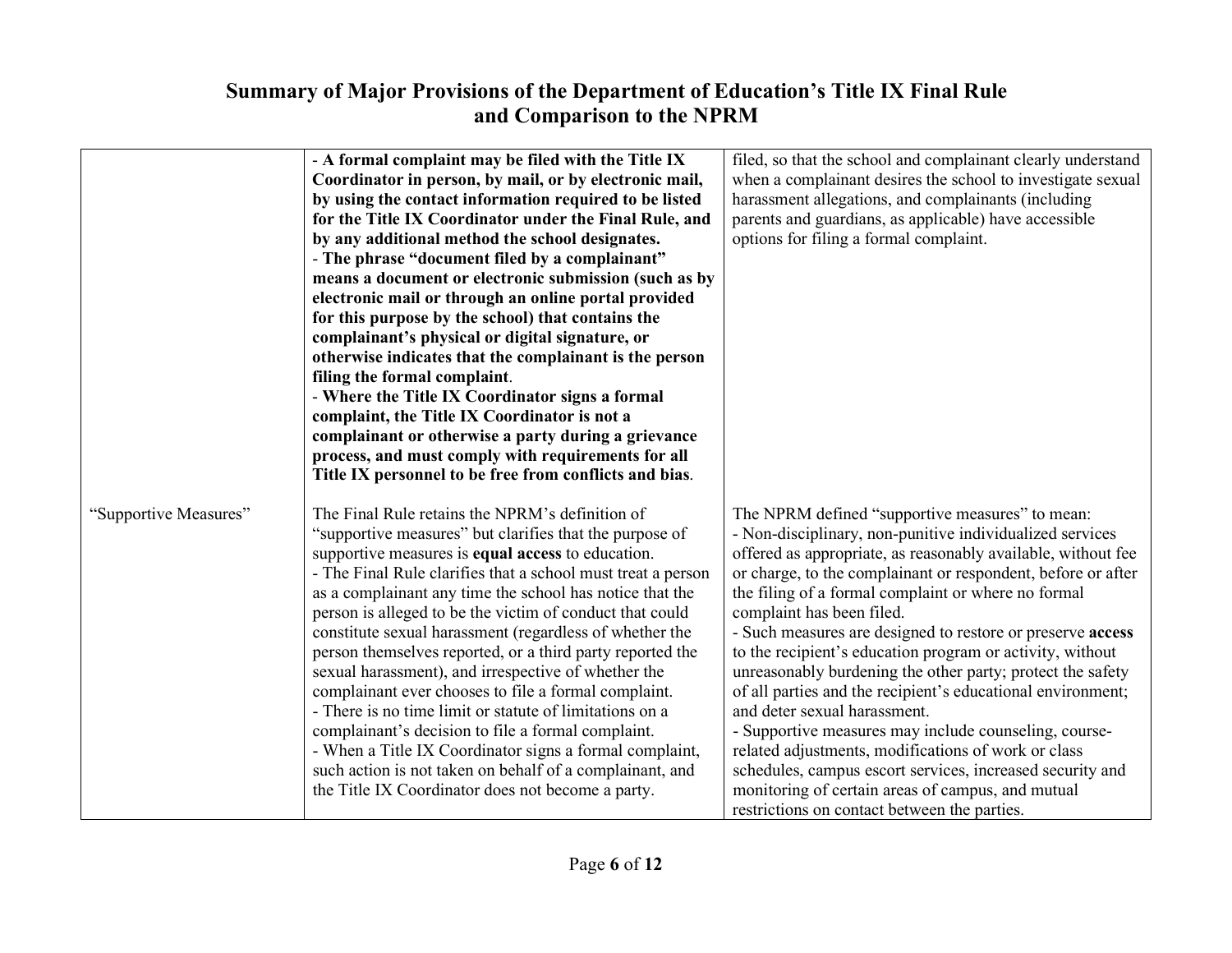# and Comparison to the NPRM

| <b>Summary of Major Provisions of the Department of Education's Title IX Final Rule</b><br>and Comparison to the NPRM |                                                                                                                                                                                                                                                                                                                                                                                                                                                                                                                                                                                                                                                                                                                                                                                                                                                                                                     |                                                                                                                                                                                                                                                                                                                                                                                                                                                                                                             |
|-----------------------------------------------------------------------------------------------------------------------|-----------------------------------------------------------------------------------------------------------------------------------------------------------------------------------------------------------------------------------------------------------------------------------------------------------------------------------------------------------------------------------------------------------------------------------------------------------------------------------------------------------------------------------------------------------------------------------------------------------------------------------------------------------------------------------------------------------------------------------------------------------------------------------------------------------------------------------------------------------------------------------------------------|-------------------------------------------------------------------------------------------------------------------------------------------------------------------------------------------------------------------------------------------------------------------------------------------------------------------------------------------------------------------------------------------------------------------------------------------------------------------------------------------------------------|
| 8. Investigations                                                                                                     | Similarly to the NPRM, the Final Rule states that the<br>school must investigate the allegations in any formal<br>complaint, send written notice to both parties of the<br>allegations upon receipt of a formal complaint.<br>The Final Rule adds the following privacy protection for<br>parties during a Title IX sexual harassment investigation:<br>- The Final Rule states that the school cannot access,<br>consider, disclose, or otherwise use a party's records<br>that are made or maintained by a physician,<br>psychiatrist, psychologist, or other recognized<br>professional or paraprofessional acting in the<br>professional's or paraprofessional's capacity, or<br>assisting in that capacity, and which are made and<br>maintained in connection with the provision of<br>treatment to the party, unless the school obtains that<br>party's voluntary, written consent to do so. | The NPRM required school to investigate the allegations in<br>a formal complaint, send written notice of the allegations to<br>both parties upon receipt of a formal complaint, and<br>investigate under specified procedures. The Final Rule<br>retains those required procedures and adds protection<br>against using a party's treatment records during a grievance<br>process.                                                                                                                          |
| 9. Hearings:                                                                                                          | The Final Rule adds provisions to the "live hearing with<br>cross-examination" requirement for postsecondary<br>institutions, and clarifies that hearings are optional for K-<br>12 schools (and any other recipient that is not a<br>postsecondary institution).                                                                                                                                                                                                                                                                                                                                                                                                                                                                                                                                                                                                                                   | Under the NPRM, adjudication of formal complaints<br>differed for postsecondary institution recipients, and K-12<br>schools. The Final Rule retains this approach with<br>clarifications.                                                                                                                                                                                                                                                                                                                   |
| (a) Live Hearings & Cross-<br>Examination (for<br>Postsecondary<br>recipients)                                        | (a) For postsecondary institution recipients, the school's<br>grievance process must provide for a live hearing:<br>- At the live hearing, the decision-maker(s) must permit<br>each party's advisor to ask the other party and any<br>witnesses all relevant questions and follow-up questions,<br>including those challenging credibility.<br>- Such cross-examination at the live hearing must be<br>conducted directly, orally, and in real time by the                                                                                                                                                                                                                                                                                                                                                                                                                                         | (a) For institutions of higher education the school's<br>grievance procedure must provide for a live hearing:<br>- At the hearing the decision-maker must permit each party<br>to ask the other party and any witnesses all relevant<br>questions and follow-up questions, including those<br>challenging credibility.<br>- Such cross-examination must be conducted by the party's<br>advisor of choice; if a party does not have an advisor<br>present at the hearing, the school must provide that party |
|                                                                                                                       | Page 7 of 12                                                                                                                                                                                                                                                                                                                                                                                                                                                                                                                                                                                                                                                                                                                                                                                                                                                                                        |                                                                                                                                                                                                                                                                                                                                                                                                                                                                                                             |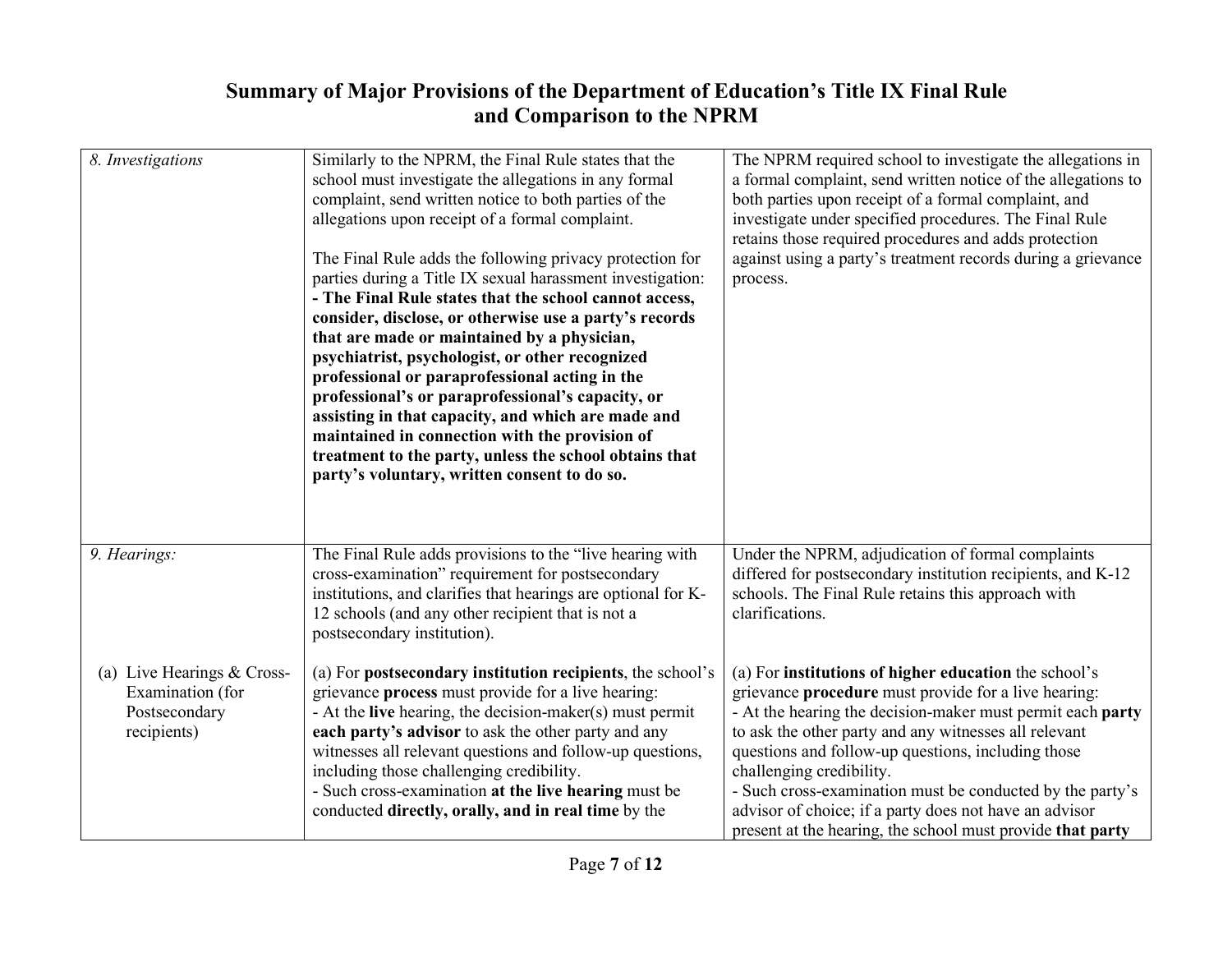| Summary of Major Provisions of the Department of Education's Title IX Final Rule<br>and Comparison to the NPRM                                                                                                                                                                                                                                                                                                                                                                                         |                                                                                                                                                                                                                                                                                                                                                                                                                       |  |
|--------------------------------------------------------------------------------------------------------------------------------------------------------------------------------------------------------------------------------------------------------------------------------------------------------------------------------------------------------------------------------------------------------------------------------------------------------------------------------------------------------|-----------------------------------------------------------------------------------------------------------------------------------------------------------------------------------------------------------------------------------------------------------------------------------------------------------------------------------------------------------------------------------------------------------------------|--|
| party's advisor of choice and never by a party<br>personally.                                                                                                                                                                                                                                                                                                                                                                                                                                          | an advisor aligned with that party to conduct cross-<br>examination.                                                                                                                                                                                                                                                                                                                                                  |  |
| - At the request of either party, the recipient must provide<br>for the live hearing to occur with the parties located in<br>separate rooms with technology enabling the decision-<br>maker(s) and parties to simultaneously see and hear the<br>party answering questions.<br>- Only relevant cross-examination and other questions                                                                                                                                                                   | - At the request of either party the recipient must provide<br>for cross-examination to occur with the parties located in<br>separate rooms with technology enabling the decision-<br>maker and parties to simultaneously see and hear the party<br>answering questions.                                                                                                                                              |  |
| may be asked of a party or witness. Before a<br>complainant, respondent, or witness answers a cross-<br>examination or other question, the decision-maker<br>must first determine whether the question is relevant<br>and explain any decision to exclude a question as not                                                                                                                                                                                                                            | The Final Rule removes the "aligned with that party"<br>language. If a school must provide a party with an advisor,<br>such a provided advisor need not be an attorney providing<br>legal representation to the party. No training or<br>qualification is necessary for a person to serve as a                                                                                                                        |  |
| relevant.<br>- If a party does not have an advisor present at the live<br>hearing, the recipient must provide without fee or charge<br>to that party, an advisor of the school's choice, who<br>may be, but is not required to be, an attorney, to<br>conduct cross-examination on behalf of that party.                                                                                                                                                                                               | provided advisor. Parties retain the opportunity to select<br>their own advisor of choice. If a party does not exercise<br>that opportunity then the school must provide an advisor of<br>the school's own choosing, to that party, merely for the<br>purpose of relaying the party's cross-examination questions<br>to the other party and witnesses so that a party never<br>personally conducts cross-examination. |  |
| - If a party or witness does not submit to cross-<br>examination at the live hearing, the decision-maker(s)<br>must not rely on any statement of that party or witness in<br>reaching a determination regarding responsibility;<br>provided, however, that the decision-maker(s) cannot<br>draw an inference about the determination regarding<br>responsibility based solely on a party's or witness's<br>absence from the live hearing or refusal to answer<br>cross-examination or other questions. | - If a party or witness does not submit to cross-examination<br>at the hearing, the decision-maker must not rely on any<br>statement of that party or witness in reaching a<br>determination regarding responsibility.                                                                                                                                                                                                |  |
| - Live hearings pursuant to this paragraph may be<br>conducted with all parties physically present in the<br>same geographic location or, at the school's discretion,<br>any or all parties, witnesses, and other participants<br>may appear at the live hearing virtually, with                                                                                                                                                                                                                       |                                                                                                                                                                                                                                                                                                                                                                                                                       |  |
| Page 8 of 12                                                                                                                                                                                                                                                                                                                                                                                                                                                                                           |                                                                                                                                                                                                                                                                                                                                                                                                                       |  |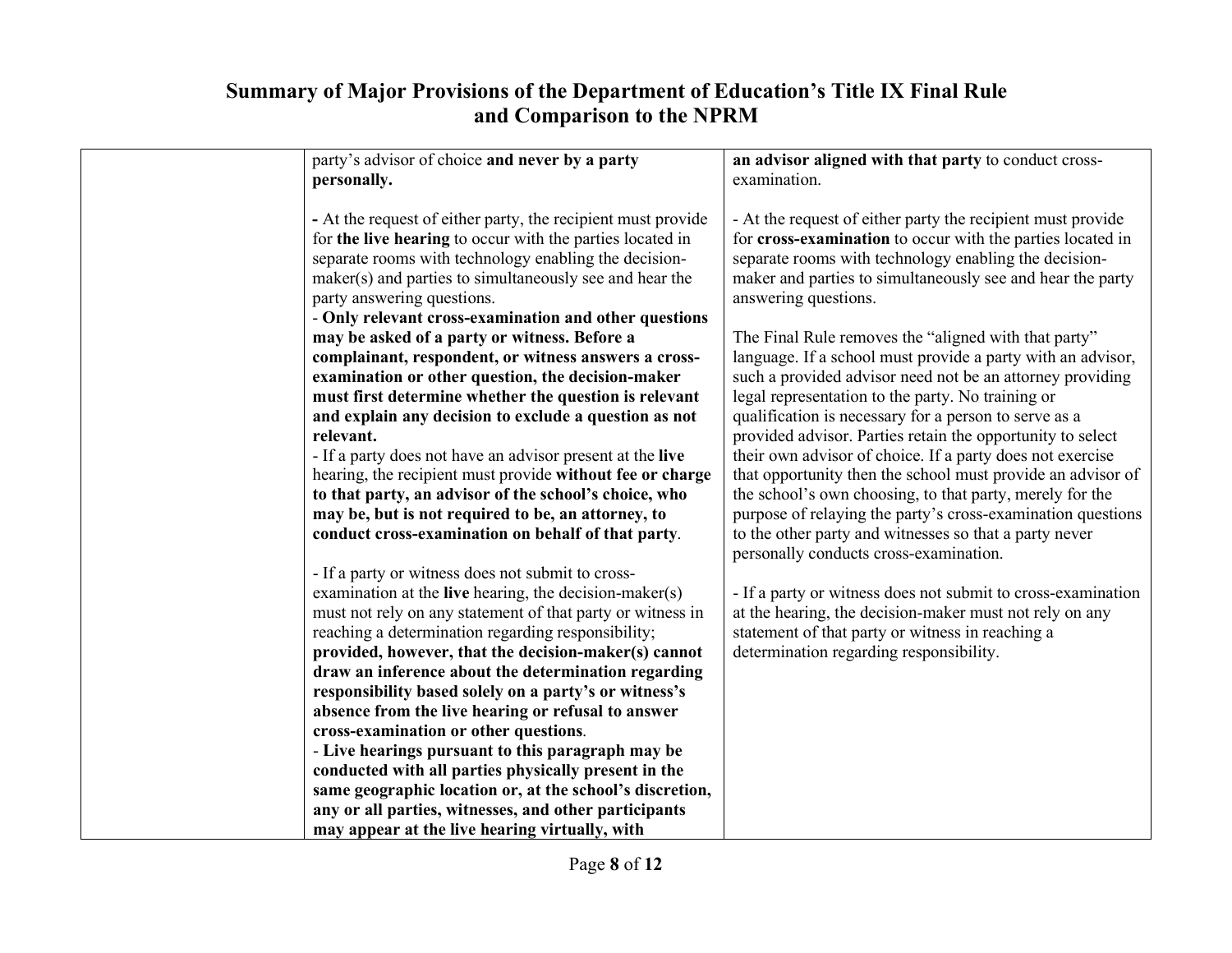| <b>Summary of Major Provisions of the Department of Education's Title IX Final Rule</b>  |                                                                                                                                                                                                                                                                                                                                                                                                                                                         |                                                                                                                                                                                                                                                                                                                                                                                                                               |  |
|------------------------------------------------------------------------------------------|---------------------------------------------------------------------------------------------------------------------------------------------------------------------------------------------------------------------------------------------------------------------------------------------------------------------------------------------------------------------------------------------------------------------------------------------------------|-------------------------------------------------------------------------------------------------------------------------------------------------------------------------------------------------------------------------------------------------------------------------------------------------------------------------------------------------------------------------------------------------------------------------------|--|
| and Comparison to the NPRM                                                               |                                                                                                                                                                                                                                                                                                                                                                                                                                                         |                                                                                                                                                                                                                                                                                                                                                                                                                               |  |
|                                                                                          | technology enabling participants simultaneously to see<br>and hear each other.<br>- Schools must create an audio or audiovisual<br>recording, or transcript, of any live hearing and make<br>it available to the parties for inspection and review.                                                                                                                                                                                                     |                                                                                                                                                                                                                                                                                                                                                                                                                               |  |
| (b) Hearings are Optional,<br><b>Written Questions</b><br>Required<br>(for K-12 schools) | (b) For recipients that are elementary and secondary<br>schools, and other recipients that are not<br>postsecondary institutions, the school's grievance<br>process may, but need not, provide for a hearing:<br>- With or without a hearing, after the school has sent the                                                                                                                                                                             | (b) For recipients that are elementary and secondary<br>schools the school's grievance procedure may require a<br>live hearing:                                                                                                                                                                                                                                                                                               |  |
|                                                                                          | investigative report to the parties and before reaching<br>a determination regarding responsibility, the decision-<br>maker(s) must afford each party the opportunity to<br>submit written, relevant questions that a party wants<br>asked of any party or witness, provide each party with<br>the answers, and allow for additional, limited follow-<br>up questions from each party.                                                                  | - With or without a hearing, the decision-maker must, after<br>the school has incorporated the parties' responses to the<br>investigative report, ask each party and any witnesses<br>any relevant questions and follow-up questions,<br>including those challenging credibility, that a party wants<br>asked of any party or witness. If no hearing is held, the<br>decision-maker must afford each party the opportunity to |  |
|                                                                                          | - The decision-maker(s) must explain to the party<br>proposing the questions any decision to exclude questions<br>as not relevant.                                                                                                                                                                                                                                                                                                                      | submit written questions, provide each party with the<br>answers, and allow for additional, limited follow-up<br>questions.<br>- The decision-maker must explain to the party proposing<br>the questions any decision to exclude questions as not<br>relevant.                                                                                                                                                                |  |
| (c) Rape Shield Protections<br>for Complainants                                          | (c) The Final Rule keeps the rape shield protections for<br>complainants (as to all recipients whether postsecondary,<br>K-12 or others), clarified to state:<br>Questions and evidence about the complainant's sexual<br>predisposition or prior sexual behavior are not relevant,<br>unless such questions and evidence about the<br>complainant's prior sexual behavior are offered to prove<br>that someone other than the respondent committed the | (c) The NPRM provided rape shield protections for<br>complainants in postsecondary institutions and K-12:<br>All questioning must exclude evidence of the<br>complainant's sexual behavior or predisposition, unless<br>such evidence about the complainant's sexual behavior is<br>offered to prove someone other than the respondent                                                                                        |  |
|                                                                                          | conduct alleged by the complainant, or if the questions<br>and evidence concern specific incidents of the                                                                                                                                                                                                                                                                                                                                               | committed the conduct alleged by the complainant, or if the<br>evidence concerns specific incidents of the complainant's                                                                                                                                                                                                                                                                                                      |  |
|                                                                                          | Page 9 of 12                                                                                                                                                                                                                                                                                                                                                                                                                                            |                                                                                                                                                                                                                                                                                                                                                                                                                               |  |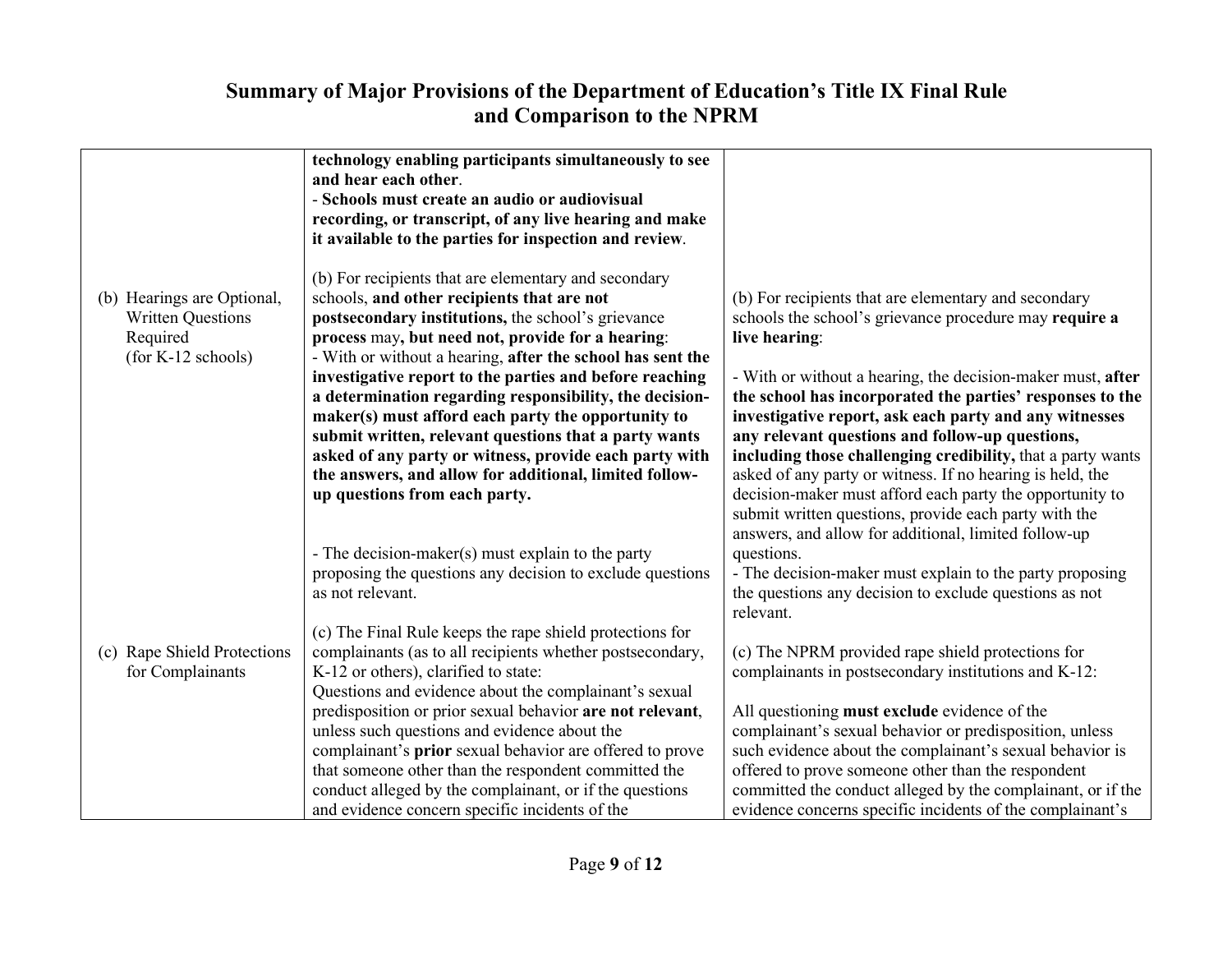# and Comparison to the NPRM

| Summary of Major Provisions of the Department of Education's Title IX Final Rule<br>and Comparison to the NPRM |                                                                                                                                                                                                                                                                                                                                                                                                                                                                                                                                                                                                                                                       |                                                                                                                                                                                                                                                                                                                                                                                                                                                              |
|----------------------------------------------------------------------------------------------------------------|-------------------------------------------------------------------------------------------------------------------------------------------------------------------------------------------------------------------------------------------------------------------------------------------------------------------------------------------------------------------------------------------------------------------------------------------------------------------------------------------------------------------------------------------------------------------------------------------------------------------------------------------------------|--------------------------------------------------------------------------------------------------------------------------------------------------------------------------------------------------------------------------------------------------------------------------------------------------------------------------------------------------------------------------------------------------------------------------------------------------------------|
|                                                                                                                | complainant's prior sexual behavior with respect to the<br>respondent and are offered to prove consent.                                                                                                                                                                                                                                                                                                                                                                                                                                                                                                                                               | sexual behavior with respect to the respondent and is<br>offered to prove consent.                                                                                                                                                                                                                                                                                                                                                                           |
| 10. Standard of Evidence                                                                                       | The Final Rule requires the school's grievance process to<br>state whether the standard of evidence to be used to<br>determine responsibility is the preponderance of the<br>evidence standard or the clear and convincing evidence<br>standard, apply the same standard of evidence for formal<br>complaints against students as for formal complaints<br>against employees, including faculty.<br>- The Final Rule removes the NPRM's restriction on use<br>of the preponderance of the evidence standard.                                                                                                                                          | The NPRM proposed that to reach the determination<br>regarding responsibility, the decision-maker must apply<br>either the preponderance of the evidence standard or the<br>clear and convincing evidence standard, although the<br>recipient may employ the preponderance of the<br>evidence standard only if the school uses that standard<br>for conduct of code violations that do not involve sexual<br>harassment but carry the same maximum sanction. |
| 11. Appeals                                                                                                    | The Final Rule states that a school must offer both<br>parties an appeal from a determination regarding<br>responsibility, and from a school's dismissal of a formal<br>complaint or any allegations therein, on the following<br>bases: procedural irregularity that affected the<br>outcome of the matter; new evidence that was not<br>reasonably available at the time the determination<br>regarding responsibility or dismissal was made, that<br>could affect the outcome of the matter; and/or the Title<br>IX Coordinator, investigator, or decision-maker had a<br>conflict of interest or bias that affected the outcome of<br>the matter. | The NPRM provided that a school may choose to offer an<br>appeal:<br>- If a school offers an appeal, it must allow both parties to<br>appeal.<br>- Although a complainant may appeal on the ground<br>that the remedies are not designed to restore or<br>preserve the complainant's access to the school's<br>education program or activity, a complainant is not<br>entitled to a particular sanction against the respondent.                              |
|                                                                                                                | - A school may offer an appeal equally to both parties<br>on additional bases.                                                                                                                                                                                                                                                                                                                                                                                                                                                                                                                                                                        | - The Final Rule removes the NPRM's restriction on<br>complainants appealing the severity of sanctions.                                                                                                                                                                                                                                                                                                                                                      |
| 12. Informal Resolution                                                                                        | The Final Rule retains a school's discretion to choose to<br>offer informal resolution options, if both parties give<br>voluntary, informed, written consent. The Final Rule adds:<br>- A school may not require as a condition of enrollment<br>or continuing enrollment, or employment or<br>continuing employment, or enjoyment of any other<br>right, waiver of the right to an investigation and<br>adjudication of formal complaints.                                                                                                                                                                                                           | The NPRM allowed schools to choose to offer informal<br>resolution options, only with the voluntary, informed,<br>written consent of all parties.                                                                                                                                                                                                                                                                                                            |
|                                                                                                                | Page 10 of 12                                                                                                                                                                                                                                                                                                                                                                                                                                                                                                                                                                                                                                         |                                                                                                                                                                                                                                                                                                                                                                                                                                                              |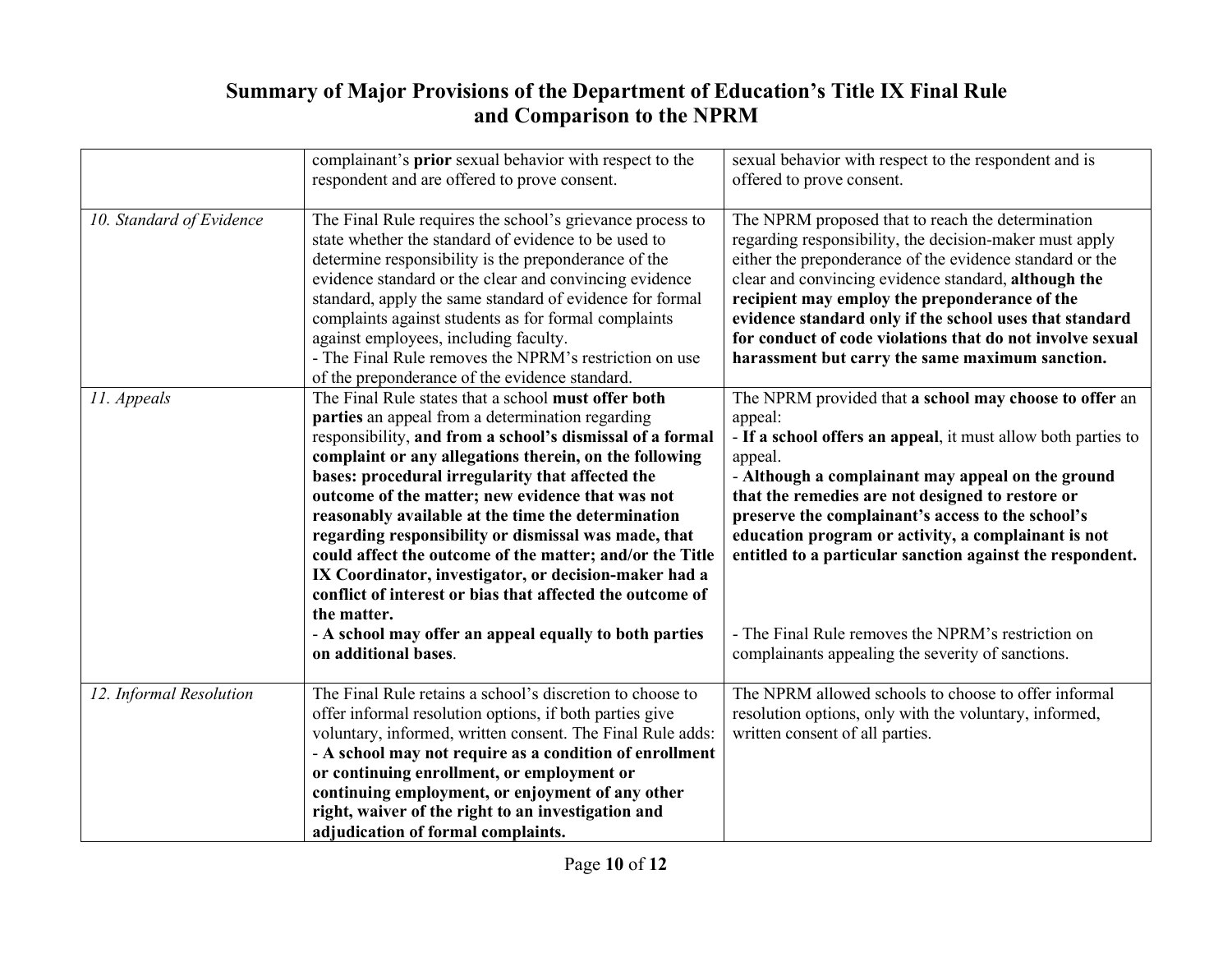### of Major Provisions of the Depart<br>and Comparison<br>A school may not require the parties to part and Comparison to the NPRM

| <b>Summary of Major Provisions of the Department of Education's Title IX Final Rule</b> |                                                            |  |
|-----------------------------------------------------------------------------------------|------------------------------------------------------------|--|
| and Comparison to the NPRM                                                              |                                                            |  |
|                                                                                         |                                                            |  |
|                                                                                         | - A school may not require the parties to participate in   |  |
|                                                                                         | informal resolution and may not offer informal             |  |
|                                                                                         | resolution unless a formal complaint is filed.             |  |
|                                                                                         | - At any time prior to agreeing to a resolution, any       |  |
|                                                                                         | party has the right to withdraw from informal              |  |
|                                                                                         | resolution and resume the grievance process with           |  |
|                                                                                         | respect to the formal complaint.                           |  |
|                                                                                         | - Schools must not offer or facilitate an informal         |  |
|                                                                                         | resolution process to resolve allegations that an          |  |
|                                                                                         | employee sexually harassed a student.                      |  |
| 13. Retaliation Prohibited                                                              | The Final Rule expressly prohibits retaliation against any |  |
|                                                                                         | individual for exercising Title IX rights:                 |  |
|                                                                                         | - No school or person may intimidate, threaten, coerce,    |  |
|                                                                                         | or discriminate against any individual for the purpose     |  |
|                                                                                         | of interfering with any right or privilege secured by      |  |
|                                                                                         | Title IX, or because the individual has made a report      |  |
|                                                                                         | or complaint, testified, assisted, or participated or      |  |
|                                                                                         | refused to participate in any manner in a Title IX         |  |
|                                                                                         | investigation, proceeding, or hearing.                     |  |
|                                                                                         | - Charges against an individual for code of conduct        |  |
|                                                                                         | violations that do not involve sex discrimination or       |  |
|                                                                                         | sexual harassment, but arise out of the same facts or      |  |
|                                                                                         | circumstances as a report or complaint of sex              |  |
|                                                                                         | discrimination, or a report or formal complaint of         |  |
|                                                                                         | sexual harassment, for the purpose of interfering with     |  |
|                                                                                         | any right or privilege secured by Title IX, constitutes    |  |
|                                                                                         | retaliation.                                               |  |
|                                                                                         | - The school must keep confidential the identity of        |  |
|                                                                                         | complainants, respondents, and witnesses, except as        |  |
|                                                                                         | may be permitted by FERPA, or as required by law, or       |  |
|                                                                                         | as necessary to carry out a Title IX proceeding.           |  |
|                                                                                         | - Complaints alleging retaliation may be filed             |  |
|                                                                                         | according to the grievance procedures for sex              |  |
|                                                                                         | discrimination that schools must adopt and publish.        |  |
|                                                                                         |                                                            |  |
|                                                                                         |                                                            |  |
|                                                                                         | Page 11 of 12                                              |  |